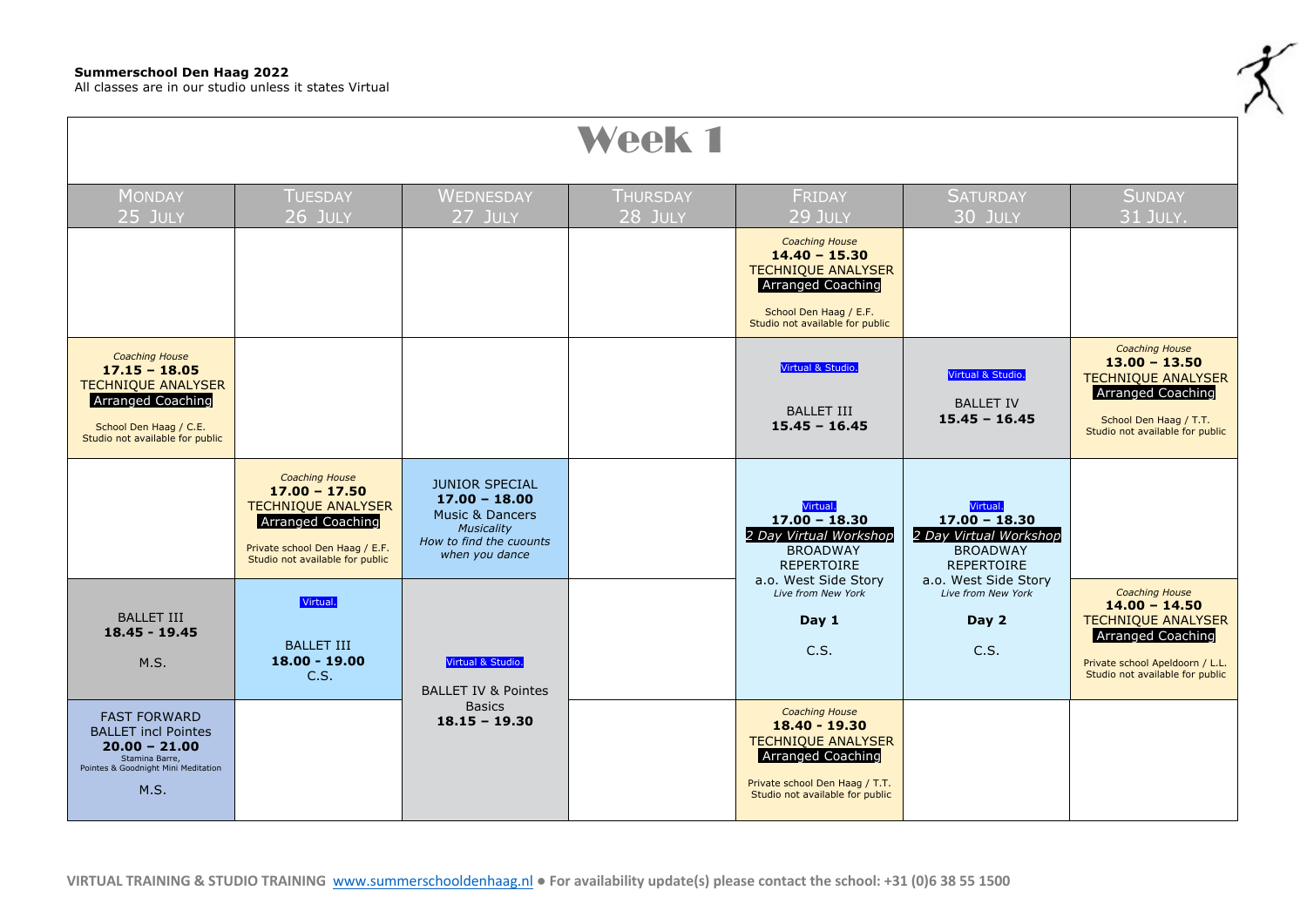| <b>MONDAY</b>                                                                                                                                                                | <b>TUESDAY</b>                                                                                                                                                                                    | WEDNESDAY                                                                                                                                                                     | <b>THURSDAY</b> | FRIDAY                                                                                                                               | <b>SATURDAY</b>                                                                                                | <b>SUNDAY</b>                                                                                                                                                    |
|------------------------------------------------------------------------------------------------------------------------------------------------------------------------------|---------------------------------------------------------------------------------------------------------------------------------------------------------------------------------------------------|-------------------------------------------------------------------------------------------------------------------------------------------------------------------------------|-----------------|--------------------------------------------------------------------------------------------------------------------------------------|----------------------------------------------------------------------------------------------------------------|------------------------------------------------------------------------------------------------------------------------------------------------------------------|
| 1 Aug.                                                                                                                                                                       | $2$ Aug.                                                                                                                                                                                          | 3 AUG.                                                                                                                                                                        | 4AUG.           | 5 AUG.                                                                                                                               | 6 AUG.                                                                                                         | 7 AUG.                                                                                                                                                           |
|                                                                                                                                                                              |                                                                                                                                                                                                   |                                                                                                                                                                               |                 |                                                                                                                                      | <b>BALLET III</b><br>$12.00 - 13.00$<br>M.S.                                                                   | <b>BALLET V &amp; Pointes</b><br>$11.30 - 13.00$                                                                                                                 |
|                                                                                                                                                                              |                                                                                                                                                                                                   | <b>Coaching House</b><br>$15.45 - 16.35$<br><b>TECHNIQUE ANALYSER</b><br><b>Arranged Coaching</b><br>Private school Zwolle / F. d. R.<br>Studio not available for public      |                 |                                                                                                                                      | <b>CUPID</b><br>Variation from Don Quixote<br>$13.15 - 14.45$<br>1 Day Workshop<br><b>Classical Repertoire</b> |                                                                                                                                                                  |
| <b>Coaching House</b><br>$17.45 - 18.35$<br><b>TECHNIQUE ANALYSER</b><br><b>Arranged Coaching</b><br>Private school Barendrecht /<br>N.W.<br>Studio not available for public | <b>Coaching House</b><br>$16.45 - 17.35$<br><b>TECHNIQUE ANALYSER</b><br>Arranged Coaching<br>School Den Haag / T.T.<br>Studio not available for public                                           | <b>Coaching House</b><br>$16.45 - 17.35$<br><b>TECHNIQUE ANALYSER</b><br>Arranged Coaching<br>Koninklijk Concervatorium<br>Den Haag / J.S.<br>Studio not available for public |                 | Virtual & Studio.<br><b>BALLET IV incl. Pointes</b><br>Barre<br>$18.45 - 19.45$<br>Pointes can also be done on normal<br>balletshoes | Intermediate                                                                                                   | <b>Coaching House</b><br>$13.00 - 13.50$<br><b>TECHNIQUE ANALYSER</b><br>Arranged Coaching<br>Private school Apeldoorn / L.L.<br>Studio not available for public |
| <b>BALLET IV</b><br>18.45 - 19.45                                                                                                                                            | <b>BALLET</b> special<br>$18.00 - 19.00$<br><b>Ballet Basics Reset</b><br>Ballet and how to begin (again), a.o.<br>Pointe technique without wearing<br>pointe shoes and guided stretches.<br>M.S. | <b>BALLET II</b><br>$18.00 - 19.00$<br>Y.B.                                                                                                                                   |                 |                                                                                                                                      |                                                                                                                |                                                                                                                                                                  |
| <b>FAST FORWARD</b><br><b>BALLET incl Pointes</b><br>$20.00 - 21.00$<br>Stamina Barre.<br>Pointes & Goodnight Mini Meditation                                                |                                                                                                                                                                                                   | <b>BALLET IV</b><br>$19.15 - 20.15$<br>Y.B.                                                                                                                                   |                 |                                                                                                                                      |                                                                                                                |                                                                                                                                                                  |